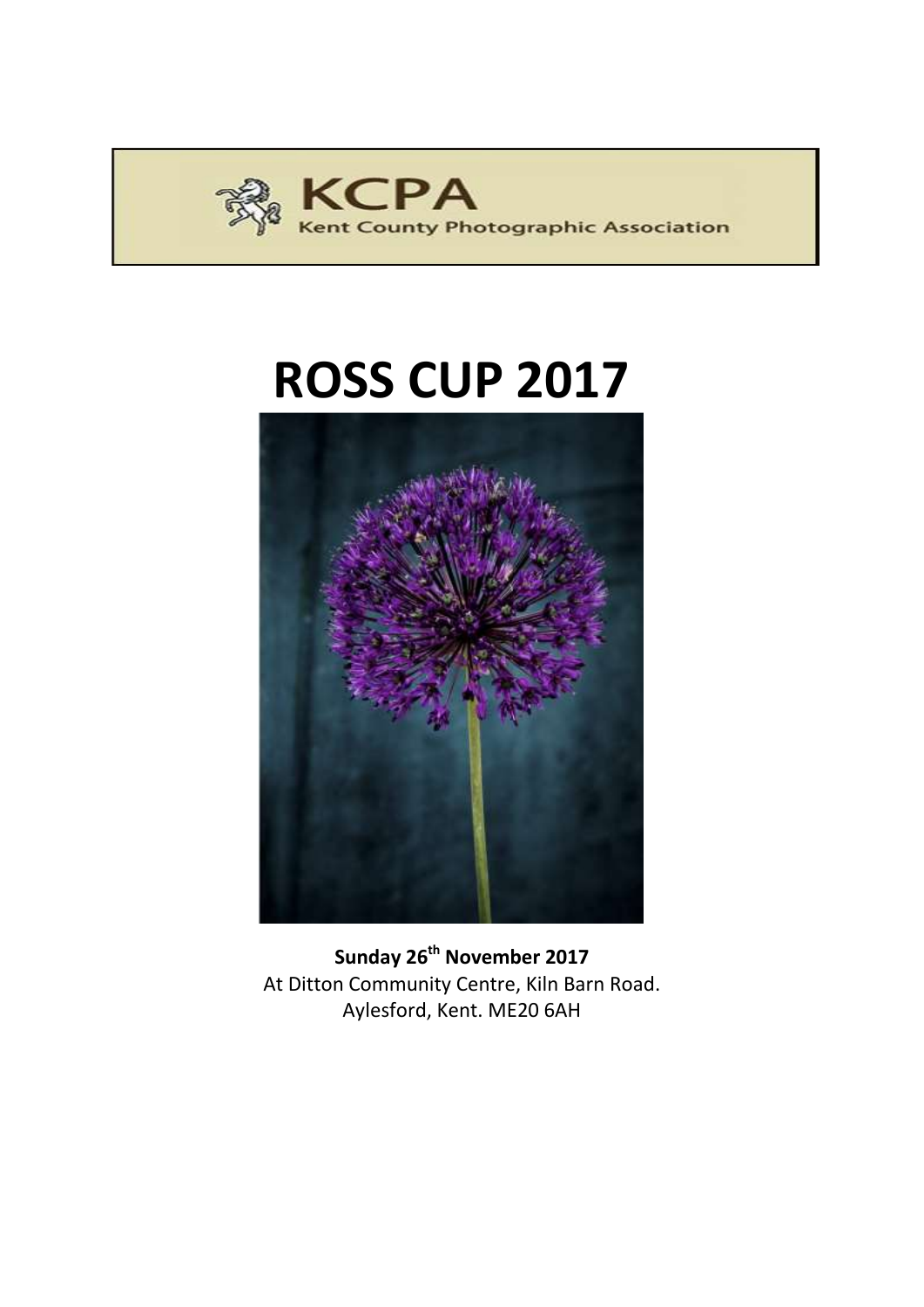

## **Diamond Jubilee 2018**

This annual KCPA competition consists of a club entry of 8 PDI's on any subject.

## **JUDGE JAY CHARNOCK FRPS**

**Saturday 24th February 2018 Ditton Community Centre.** KilnBarn Road, Ditton, Aylesford, Kent. ME20 6QR

Doors open at 2pm, with judges comments starting at 2.30, followed by presentation of awards

Entry fee on day £3.50 (Under 18's £1.75)

### **The KCPA Committee look forward** to welcoming you on 24th February at Ditton

Opening date for clubs - 1st December 2017 Closing date for clubs - 14th January 2018

For further information see www.kcpa.co.uk or email Tracy Hughes via competitions@kcpa.co.uk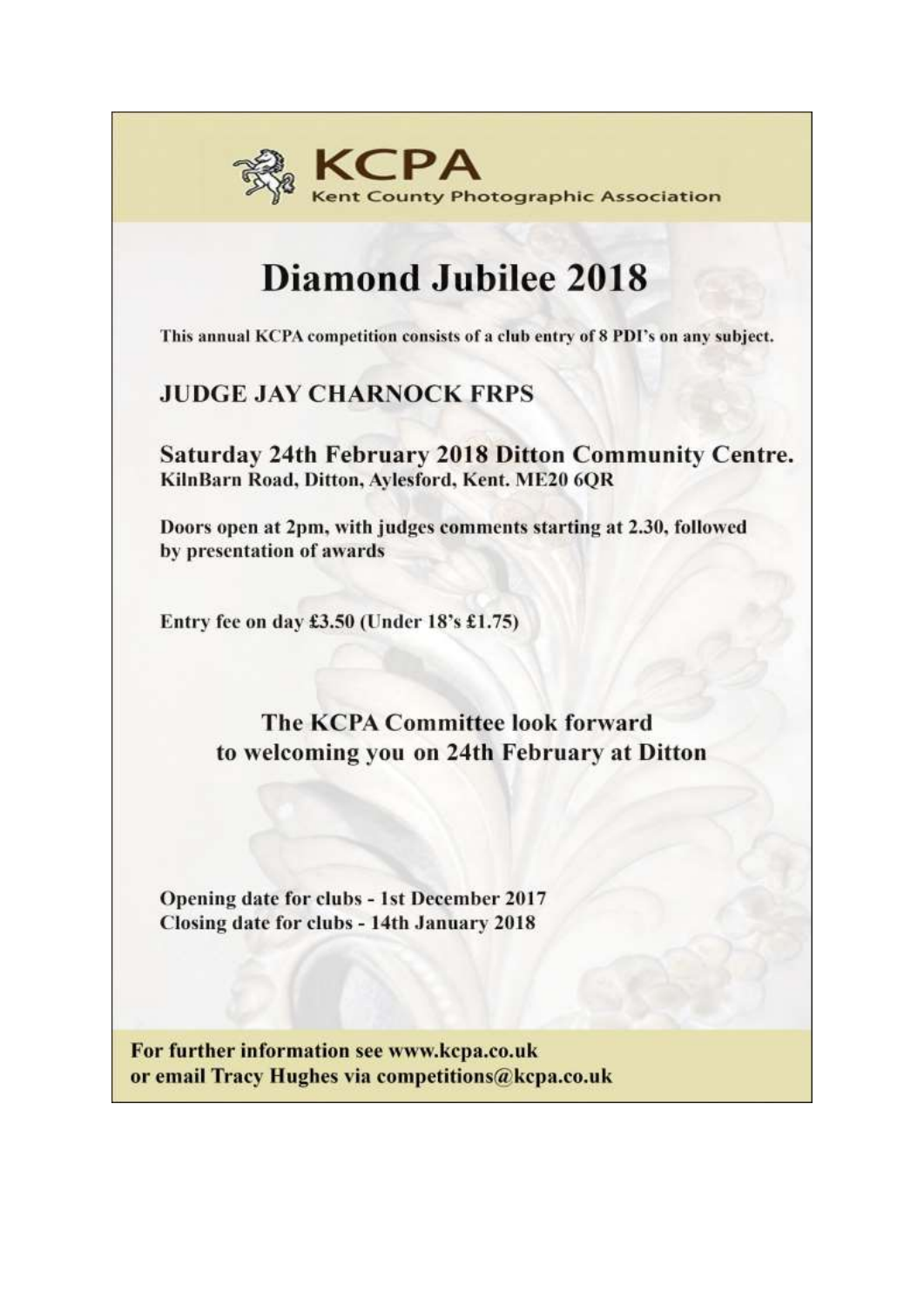#### **Welcome from the KCPA President**

#### **Chris Shore FRPS EFIAP MPAGB BPE5\***

On behalf of the Kent County Photographic Association it gives me pleasure to welcome you all to the  $67<sup>th</sup>$  Ross Cup competition.

Many thanks to all the clubs that entered and good luck to you all. Great to see another year where many of our associate clubs have entered, our prestigious annual print competition.

The KCPA appreciates the time taken to make your selections and enter the competition, I'm sure the competition will be worthy of all your efforts and hard work.

We are pleased to welcome back to judge for us Chris Palmer FRPS DPAGB APAGB AFIAP, who was one of the 3 selectors that selected our 2014 KCPA Exhibition images at Detling.

The high quality and variety of images submitted I know presented our judge, Mr Chris Palmer with a significant challenge having to select from the 264 images a maximum of 10 Merit awards, along with the Premier Award and Mick Smithson Shield for the best print entered and the Lakelands Holidays Landscape Trophy for the best landscape print entered.

The Ross Cup 2017 goes to Beckenham Photographic Society congratulations to them, who along with Canterbury Photographic Society if acceptable to them, will go on to represent the KCPA at the PAGB Inter Club competition in 2018. The KCPA wishes both clubs the best of luck in the competition, I know they will do us proud.

#### **Ross Cup Report from Tracy Hughes CPAGB LRPS**

#### **KCPA Senior Vice President & Competition Coordinator.**

I would like to take this opportunity to thank all the External Competition Secretaries that entered this competition on behalf of their clubs.

What a great role I had, that included viewing all the many images that were entered, and liaising with people from various clubs.

Just as we closed one competition, we will soon be opening another one for clubs to enter.

The Diamond Jubilee will take place on 24<sup>th</sup> February 2018, further details will have just been send out to all External Competition Secretaries.

The KCPA would like to thank all the clubs who participated in the 2017 Ross Cup competition.

Thanks also go to all of the people who took time to visit Ditton Community Hall, and view the prints and hear the comments by our judge Chris Palmer FRPS DPAGB APAGB AFIAP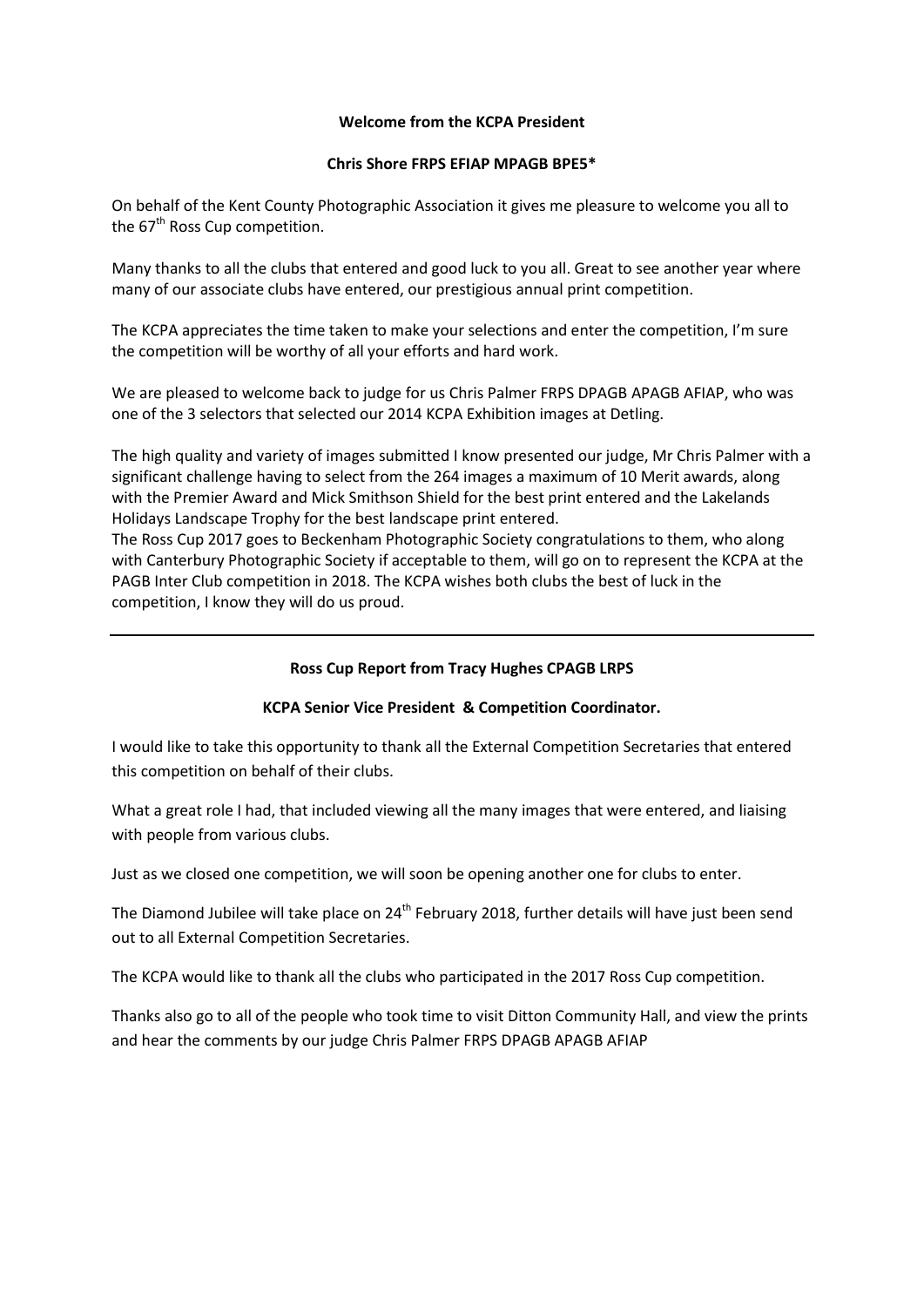

#### **Comments from our judge**

An invitation to judge the prestigious KCPA Ross Cup is both an honour and a pleasure. However I am also aware of the large responsibility that has been placed upon me, to acknowledge and reward the accomplished, and mark everything fairly in relation to the high standard set by those at the top. I received the entries at home, neatly organised and presented in 7 large print boxes. The following day it was only when I unpacked them all that I started to realise the enormity of my task! It was a good job that my home possessed lots of floor space to lay out the entries, and feed the resultant marked prints onto appropriate piles, in the company of those receiving a similar appraisal. The next day I reviewed each set. A few prints received promotions or demotions now that I had seen the entirety of the entry. It was then that the tough decision-making had to be made for the top two awards, and to then pare down to just 10 prints those that would receive Merit commendations, (I would have liked to have given more!)

As a landscape photographer myself the wonderful light, simplicity, and great image and print quality evident in Low Tide at Kingsgate made this the outstanding entry in this category. The Best Overall Print "She was taken too soon" stood out as an emotive and significantly different image to the vast majority in the competition, both in the monochromatic high contrast impact of the print, and its ability to communicate a feeling.

As a general comment a lot of the work I felt had been over-enlarged. It is always worth considering the appropriate size that a print should be made since not all images benefit from full A3 or A3+ treatment. In addition, since you are constrained by a 40 x 50cm mount size, the larger the print the narrower, (and meaner!) the border becomes. Even if you are having the work printed commercially, (as I feel sure many of the prints were), the photographer can always size the image appropiately within a larger canvas to provide a standard print size.

Technical concerns were a problem in many of the low scorers, (lack of sharpness, poor tonality, and inappropriate processing), along with inappropriate or poor light, (a vital ingredient in the success of an photograph). Finally it is worth emphasising that a simply competent record shot that might have succeeded at club level will rarely gain plaudits when set against the much higher standard at Federation level.

Irrespective of the judging I am asked to do I always enjoy the process, in the search for those images that excite and engage, communicate and connect. The fact that this took two days to undertake is an indication of the high standards within the KCPA, and the creditable number of prints that all entrants provided me with to assess. Thank you all!

#### **Chris Palmer FRPS EFIAP DPAGB APAGB**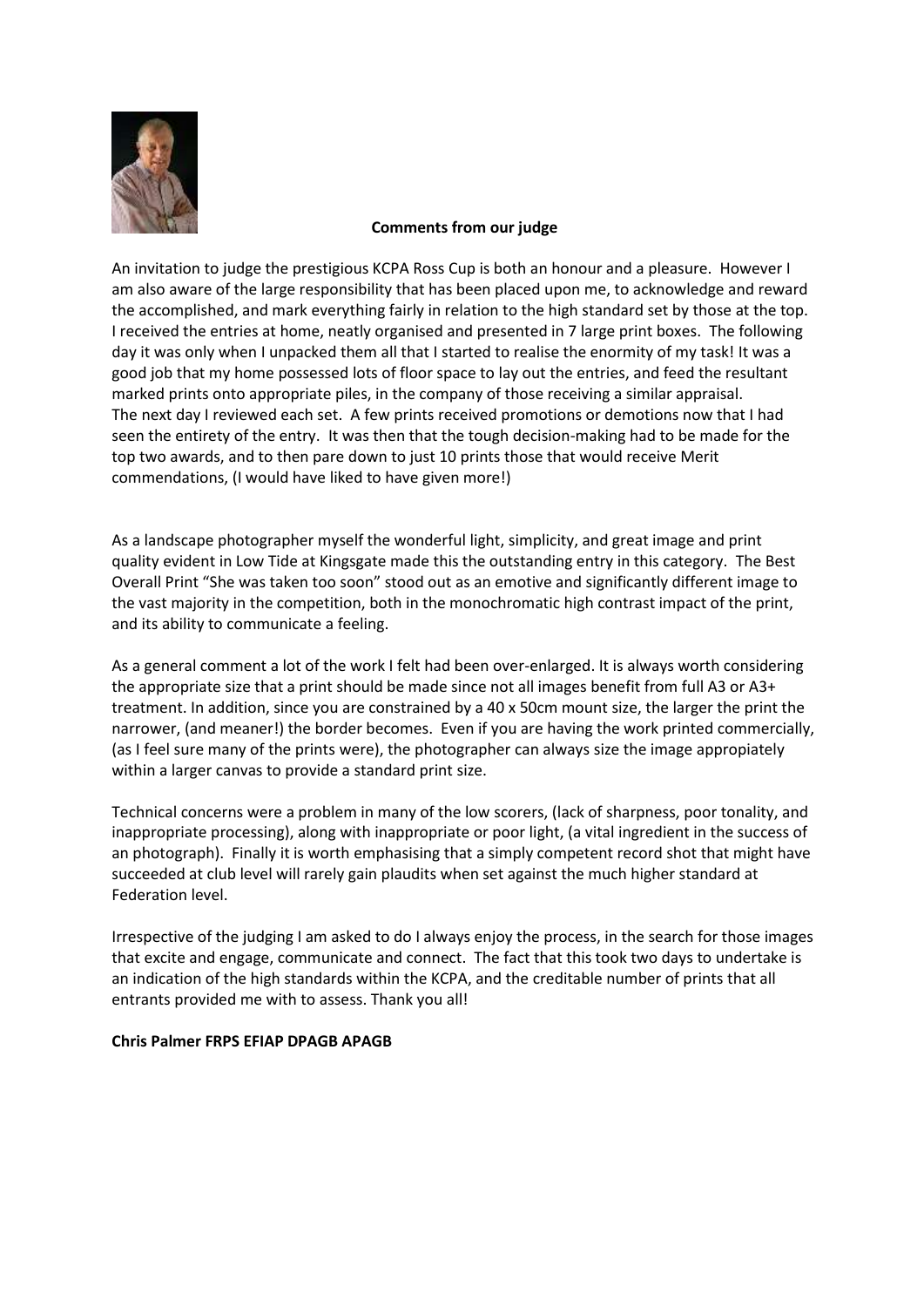### **Awards**

#### **WINNERS : ROSS CUP 2017**

Beckenham Photographic Society

#### **PREMIER AWARD AND MICK SMITHSON SHIELD**

She Was Taken Too Soon Paul Parkinson LRPS

#### **LAKELAND HOLIDAYS LANDSCAPE TROPHY**

Low Tide at Kingsgate Stewart McKeown

#### **THE ROSS CUP MOST IMPROVED CLUB TROPHY**

Canterbury Photographic Society

#### **MERIT AWARDS**

| Azure Window - First Light          | Stu Tooley          | <b>LRPS</b>            |
|-------------------------------------|---------------------|------------------------|
| <b>Barefoot Dancer</b>              | Fran Walding        | <b>ARPS CPAGB BPE2</b> |
| <b>Behind Closed Doors</b>          | Fred Barrington     | ARPS AFIAP             |
| Endearment                          | Peter Bettley       | <b>CPAGB</b>           |
| Focused Ahead                       | Philip Hadley       | <b>CPAGB</b>           |
| Southern Hawker on Rush             | Gary Stamp          | <b>CPAGB</b>           |
| Still Life with Gourds and Pumpkins | Polina Plotnikova   | ARPS EFIAP             |
| The Cold of Winter                  | Cathy Roberts       | FRPS EFIAPs DPAGB      |
| Winchester Cathedral Nave Altar     |                     |                        |
| & Quire Screen Looking East         | <b>Clive Tanner</b> | <b>FRPS MPAGB</b>      |
| <b>Yellow Crowned Night Heron</b>   | Sheila Sargeant     |                        |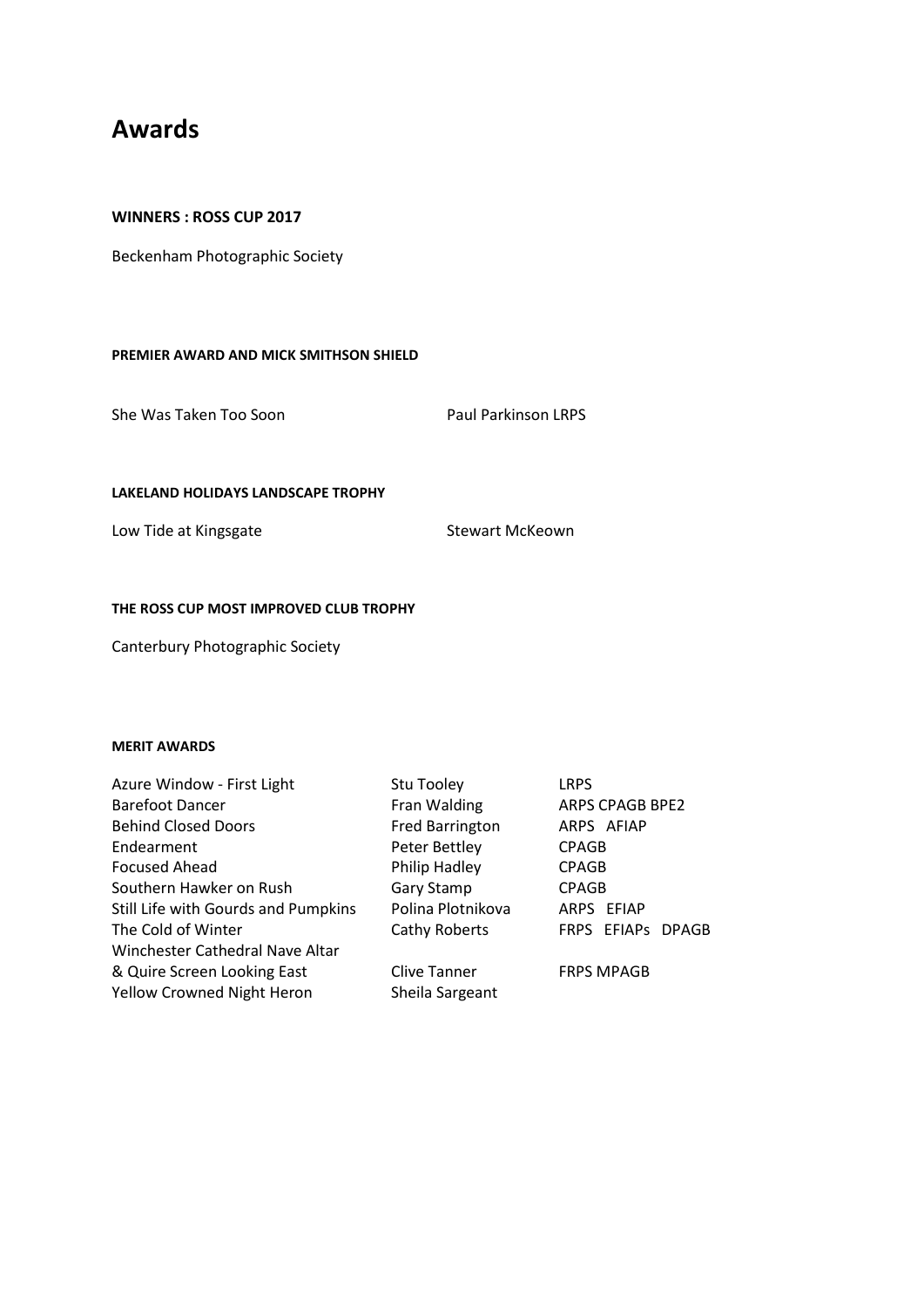#### **Place Associate Total**

1 BECKENHAM PHOTOGRAPHIC SOCIETY 141 2 CANTERBURY PHOTOGRAPHIC SOCIETY 138 MOST IMPROVED CLUB 3 EASTBOURNE PHOTOGRAPHIC SOCIETY 135 HAILSHAM PHOTOGRAPHIC SOCIETY 135 TONBRIDGE CAMERA CLUB 135 6 GATEWAY CAMERA CLUB 133 INVICTA PHOTOGRAPHIC SOCIETY 133 SEVENOAKS CAMERA CLUB 133 9 DEAL & DISTRICT CAMERA CLUB 132 MAIDSTONE CAMERA CLUB
132 11 APERTURE WOOLWICH PHOTOGRAPHIC SOCIETY 131 ASHFORD PHOTOGRAPHIC SOCIETY 131 PARKWOOD CAMERA CLUB 131 14 UCKFIELD CAMERA CLUB 129 15 HERNE BAY PHOTOGRAPHIC CLUB 128 WHITSTABLE PHOTOGRAPHIC GROUP 128 17 SITTINGBOURNE PHOTOGRAPHIC SOCIETY 126 18 SEAFORD PHOTOGRAPHIC SOCIETY 125 19 RYE & DISTRICT CAMERA CLUB 124 20 BATTLE PHOTOGRAPHIC SOCIETY 123 DARTFORD & DISTRICT PHOTOGRAPHIC SOCIETY 123 ISLE OF THANET PHOTOGRAPHIC SOCIETY 123 23 BEXLEYHEATH PHOTOGRAPHIC SOCIETY 122 CRAYFORD CAMERA CLUB 122 SEVEN SISTERS CAMERA CLUB 122 26 HASTING & ORE PHOTOGRAPHIC CLUB 121 ORPINGTON PHOTOGRAPHIC SOCIETY 121 28 BROMLEY CAMERA CLUB 119 29 MALLING PHOTOGRAPHIC SOCIETY 118 30 AG MONO 117 FAVERSHAM & DISTRICT CAMERA CLUB
117 GRAVESEND CAMERA CLUB 117 REFLEX PHOTOGRAPHIC CLUB 117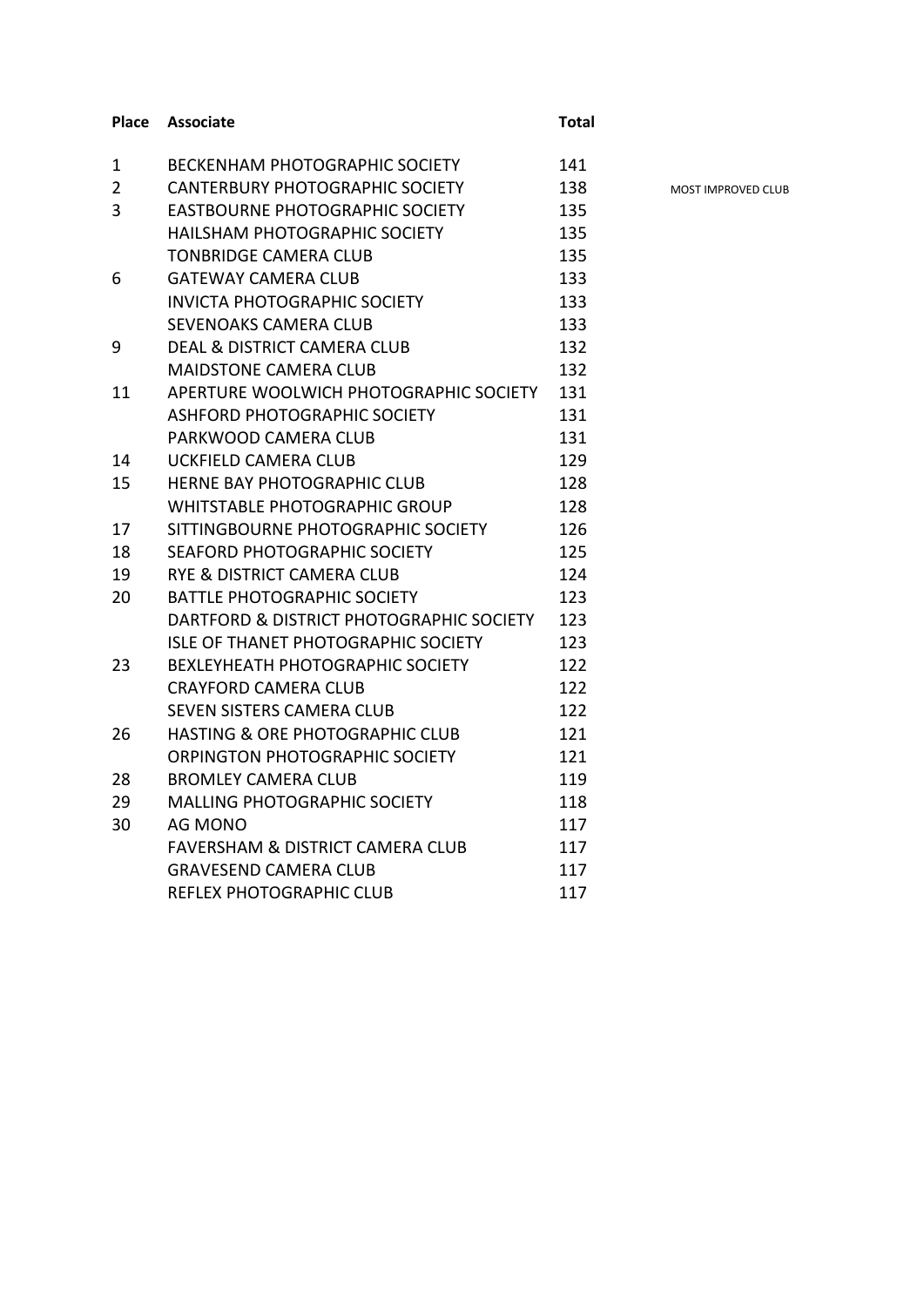#### **Individual Associate Member Results**

| <b>Comment</b>       | C |
|----------------------|---|
| Landscape            |   |
| <b>Merit Award</b>   | м |
| <b>Premier Award</b> | D |

#### **AG MONO**

| La Denfense - Paris                          | David Mardon       |                  | 14 |  |
|----------------------------------------------|--------------------|------------------|----|--|
| The Watcher                                  | <b>Chris Shore</b> | FRPS.MPAGB.EFIAP | 15 |  |
| <b>Towards France</b>                        | <b>Chris Shore</b> | FRPS.MPAGB.EFIAP | 17 |  |
| <b>Train Drivers Lunch Tenterden Station</b> | David Mardon       |                  | 15 |  |
| Wastelands                                   | David Rowland      |                  | 14 |  |
| Waterboys                                    | Helen Taylor       | ARPS.DPAGB.BPE3  | 14 |  |
| When The Tide Goes Out                       | Jim Moody-Smith    |                  | 14 |  |
| <b>Whitby Pier</b>                           | Jim Moody-Smith    |                  | 14 |  |

#### **APERTURE WOOLWICH PHOTOGRAPHIC SOCIETY**

| Azure Window - First Light | Stu Tooley     | <b>LRPS</b> | 20 | М |
|----------------------------|----------------|-------------|----|---|
| <b>Black Rock Cottage</b>  | Andy Linden    |             | 14 |   |
| <b>Glenfinnan Viaduct</b>  | Andy Linden    |             | 15 |   |
| Jackdaw in Bushey Park     | Sue Green      | <b>ARPS</b> | 16 |   |
| Lord Django                | Rita Flanagan  |             | 17 |   |
| Monolith                   | Paul Parkinson | <b>LRPS</b> | 14 |   |
| More London Reflections    | Stu Tooley     | <b>LRPS</b> | 15 |   |
| She Was Taken Too Soon     | Paul Parkinson | <b>LRPS</b> | 20 | D |

#### **ASHFORD PHOTOGRAPHIC SOCIETY**

| Dew-Laden Marbled White on Scabious Martin Till | <b>LRPS</b>  | 17 |   |
|-------------------------------------------------|--------------|----|---|
| Nicholas Hill                                   | <b>ARPS</b>  | 16 |   |
| <b>Martin Till</b>                              | <b>LRPS</b>  | 17 |   |
| <b>Anthony Baines</b>                           | <b>ARPS</b>  | 18 | C |
| Nicholas Hill                                   | <b>ARPS</b>  | 16 |   |
| Sue Chapman                                     | ARPS.CPAGB   | 15 |   |
| George Pearson                                  | <b>DPAGB</b> | 15 |   |
| Anthony Wright                                  | <b>ARPS</b>  | 17 |   |
|                                                 |              |    |   |

#### **BATTLE PHOTOGRAPHIC SOCIETY**

| Brown Bear Kamchatka Russia     | John Lethbridge        |                 | 16 |  |
|---------------------------------|------------------------|-----------------|----|--|
| Bunty's Chair                   | <b>Richard Tickner</b> | FRPS.AFIAP.BPE3 | 15 |  |
| Fading                          | <b>Richard Tickner</b> | FRPS.AFIAP.BPE3 | 16 |  |
| Jay Darwish                     | <b>Terence Page</b>    |                 | 13 |  |
| <b>Ostrich Escape Committee</b> | Pam Russell            | <b>LRPS</b>     | 15 |  |
| Riding the Waves                | Ann Chown              | ARPS.CPAGB.BPE1 | 19 |  |
| <b>Running Free</b>             | Peter Greene           |                 | 16 |  |
| View from Loo                   | Pam Russell            | <b>LRPS</b>     | 13 |  |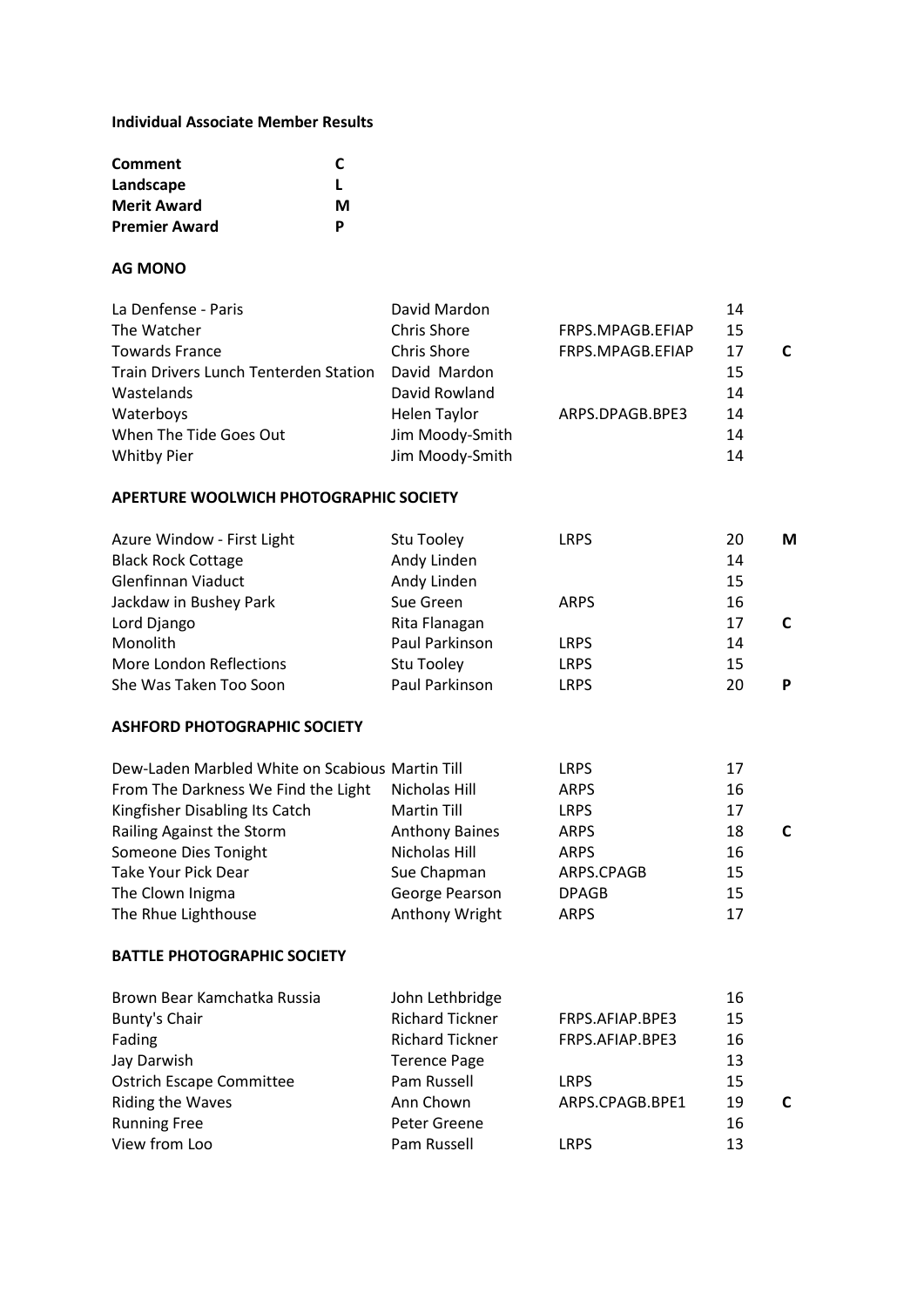#### **BECKENHAM PHOTOGRAPHIC SOCIETY**

| <b>Behind Closed Doors</b>                            | <b>Fred Barrington</b> | ARPS.AFIAP        | 20 | M            |
|-------------------------------------------------------|------------------------|-------------------|----|--------------|
| <b>Corridor of Uncertainty</b>                        | Roger Ford             | FRPS.EFIAPs       | 16 |              |
| <b>Retiring Red Hibiscus</b>                          | <b>Simon Simpson</b>   |                   | 16 |              |
| Splash!                                               | <b>Andrew Moss</b>     |                   | 16 |              |
| Still Life with Gourds & Pumpkins                     | Polina Plotnikova      | ARPS.EFIAP        | 20 | M            |
| The Cold of Winter                                    | Cathy Roberts          | FRPS.EFIAPs.DPAGB | 20 | M            |
| Through A Glass Darkley                               | Nick Turpin            |                   | 17 | $\mathsf{C}$ |
| The Lonely Stroll                                     | Angela Ford            | ARPS.EFIAP        | 16 |              |
| <b>BEXLEYHEATH PHOTOGRAPHIC SOCIETY</b>               |                        |                   |    |              |
| <b>Appealing Design</b>                               | Janet Kent             | <b>ARPS</b>       | 15 |              |
| Captured Camelia                                      | Janet Kent             | <b>ARPS</b>       | 16 | $\mathsf{C}$ |
| Dead Vlei                                             | <b>Stan Spurling</b>   | ARPS.DPAGB        | 16 |              |
| <b>Elliot by Moonlight</b>                            | <b>Richard Martin</b>  |                   | 16 |              |
| Glasses at the Ready                                  | <b>Richard Winston</b> |                   | 14 |              |
| Rousells Bush Cricket                                 | Sue North              | <b>DPAGB</b>      | 13 |              |
| The Khaznet Petra Jordan                              | <b>Stan Spurling</b>   | ARPS.DPAGB        | 16 |              |
| Wolf Spider                                           | <b>Richard Winston</b> |                   | 16 |              |
| <b>BROMLEY CAMERA CLUB</b>                            |                        |                   |    |              |
| Dawn On Huangshan Mountain                            | Peter Ergis            | <b>LRPS</b>       | 14 |              |
| Diagonally Wet                                        | <b>Steve Jones</b>     | <b>ARPS</b>       | 15 |              |
| <b>Female Bearded Tit</b>                             | Czech Conroy           | <b>CPAGB</b>      | 16 |              |
| Getting Up Steam                                      | Peter Ergis            | <b>LRPS</b>       | 16 | $\mathsf{C}$ |
| Is This M.C Escher's Temple Of Learning Allan Murrell |                        |                   | 14 |              |
| <b>Rock Patterns</b>                                  | <b>Betty Deshmukh</b>  | <b>LRPS</b>       | 16 |              |
| Soul Searching                                        | Vera Stevens           |                   | 13 |              |
| Walkway                                               | Steve Jones            | <b>ARPS</b>       | 15 |              |
| <b>CANTERBURY PHOTOGRAPHIC SOCIETY</b>                |                        |                   |    |              |
| A Hidden Truth                                        | <b>Stewart McKeown</b> |                   | 19 | $\mathbf c$  |
| Beauty by Candle Light                                | Di Long                | LRPS.CPAGB        | 17 |              |

| Beauty by Candle Light              | Di Long                | LRPS.CPAGB  | 17 |  |
|-------------------------------------|------------------------|-------------|----|--|
| <b>Bibliotheque Rouen Cathedral</b> | Wendy Kennett          | <b>LRPS</b> | 16 |  |
| Double Act                          | Di Long                | LRPS.CPAGB  | 15 |  |
| First Glimpse Of Spring             | Wendy Kennett          | <b>LRPS</b> | 18 |  |
| Hippos in the Mara River            | Sandy Littlejohn       |             | 16 |  |
| Low Tide At Kingsgate               | <b>Stewart McKeown</b> |             | 20 |  |
| Maria                               | Jon Strange            |             | 17 |  |
|                                     |                        |             |    |  |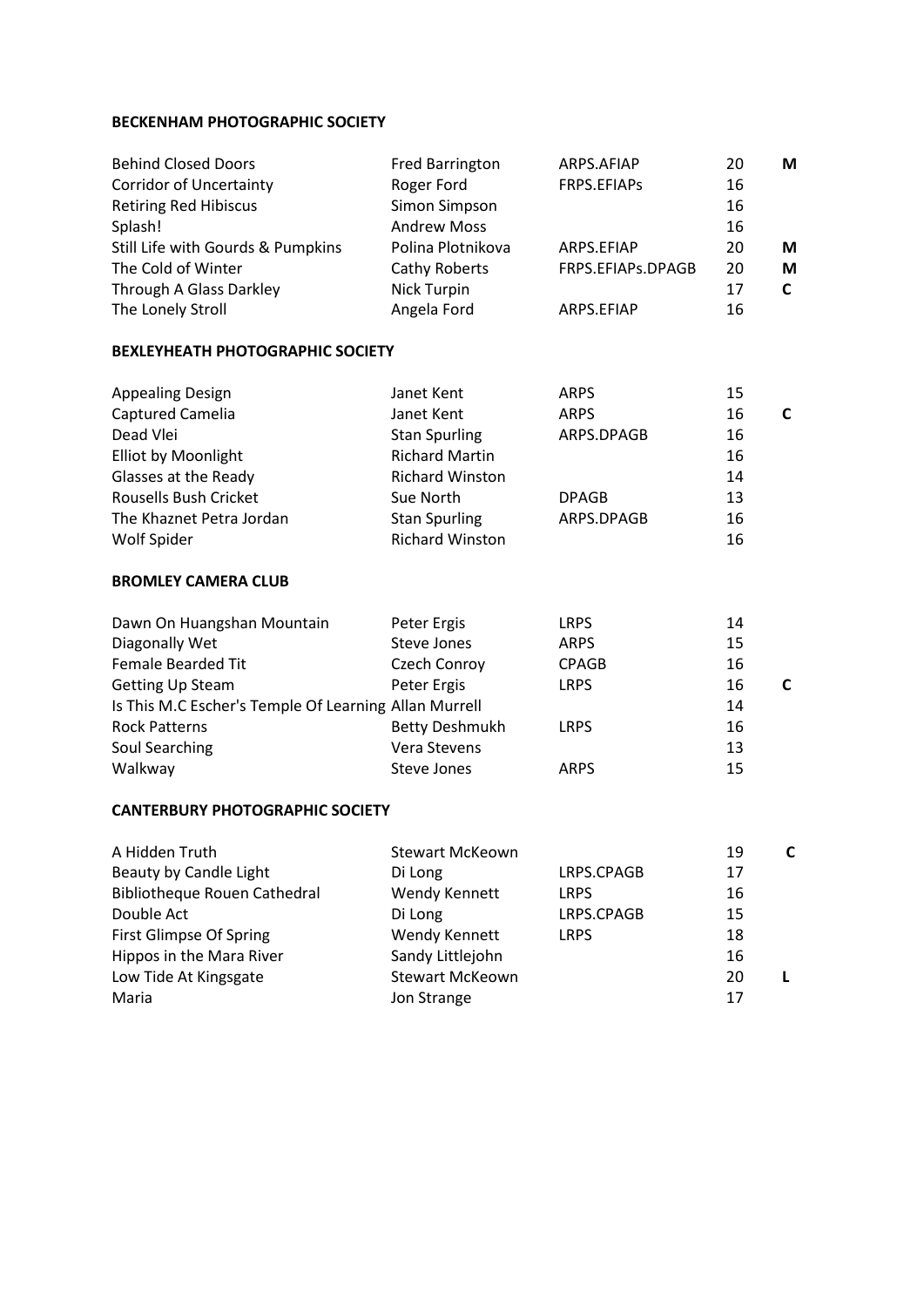#### **CRAYFORD CAMERA CLUB**

| <b>Borneo Sunset</b>       | Les Thwaites |            | 16 |  |
|----------------------------|--------------|------------|----|--|
| French Umbrellas           | John Wallace |            | 14 |  |
| Heading Towards the Huddle | Andy Smith   | LRPS.CPAGB | 16 |  |
| Junk Mail                  | Peter Frost  |            | 14 |  |
| Lion                       | Les Thwaites |            | 16 |  |
| On The Beach               | John Wallace |            | 15 |  |
| On The Rocks               | Justin Hawes |            | 16 |  |
| Rough With the Smooth      | Andy Smith   | LRPS.CPAGB | 15 |  |

#### **DARTFORD & DISTRICT PHOTOGRAPHIC SOCIETY**

| Disturbance in the Matrix         | <b>Tim Holland</b>           |             | 14 |  |
|-----------------------------------|------------------------------|-------------|----|--|
| Fallen In the Shadow              | <b>Tom Burns</b>             | <b>ARPS</b> | 16 |  |
| Finding My Way Home               | <b>Tom Burns</b>             | <b>ARPS</b> | 17 |  |
| Just Taking a Break               | Elle Stark                   |             | 16 |  |
| Penalty or Save?                  | <b>Carol White-Griffiths</b> | <b>LRPS</b> | 15 |  |
| Still Life with Pewter and Copper | Mike Morfett                 | LRPS.CPAGB  | 15 |  |
| The Old Barn in Fall              | Julian Delf                  |             | 15 |  |
| Two Times Twenty To Two           | <b>Brian Tettmar</b>         |             | 15 |  |

#### **DEAL & DISTRICT CAMERA CLUB**

| <b>Bleeding Hearts</b>                             | June Hill      | LRPS.CPAGB.BPE2   | 16 |   |
|----------------------------------------------------|----------------|-------------------|----|---|
| Botanical Illustration Magnolia Stellata June Hill |                | LRPS.CPAGB.BPE2   | 16 |   |
| Bringing the Cows Home                             | Janine Ball    | <b>CPAGB.LRPS</b> | 15 |   |
| Geese                                              | Janine Ball    | <b>CPAGB.LRPS</b> | 19 | C |
| Snow Monkey, No Snow                               | Craig Brown    |                   | 17 |   |
| Venetian Painted Postcard                          | Julie Foreman  |                   | 17 |   |
| Walking In the Light ICM in Camera                 | Paul Glanville |                   | 17 |   |
| Watching, Waiting. Wondering                       | Mary Venables  |                   | 15 |   |

#### **EASTBOURNE PHOTOGRAPHIC SOCIETY**

| Philip Westwood      |                                                                          | 16 |   |
|----------------------|--------------------------------------------------------------------------|----|---|
| <b>Maurilio Teso</b> | <b>ARPS</b>                                                              | 16 |   |
|                      | <b>CPAGB</b>                                                             | 20 | M |
|                      | ARPS.DPAGB.AFIAP                                                         | 16 |   |
|                      | <b>CPAGB</b>                                                             | 18 |   |
|                      | ARPS.DPAGB.AFIAP                                                         | 15 |   |
| Doug Neve            | <b>ARPS</b>                                                              | 18 |   |
| <b>Maurilio Teso</b> | <b>ARPS</b>                                                              | 16 |   |
|                      | Peter Bettley<br><b>Roy Morris</b><br>Peter Bettley<br><b>Roy Morris</b> |    |   |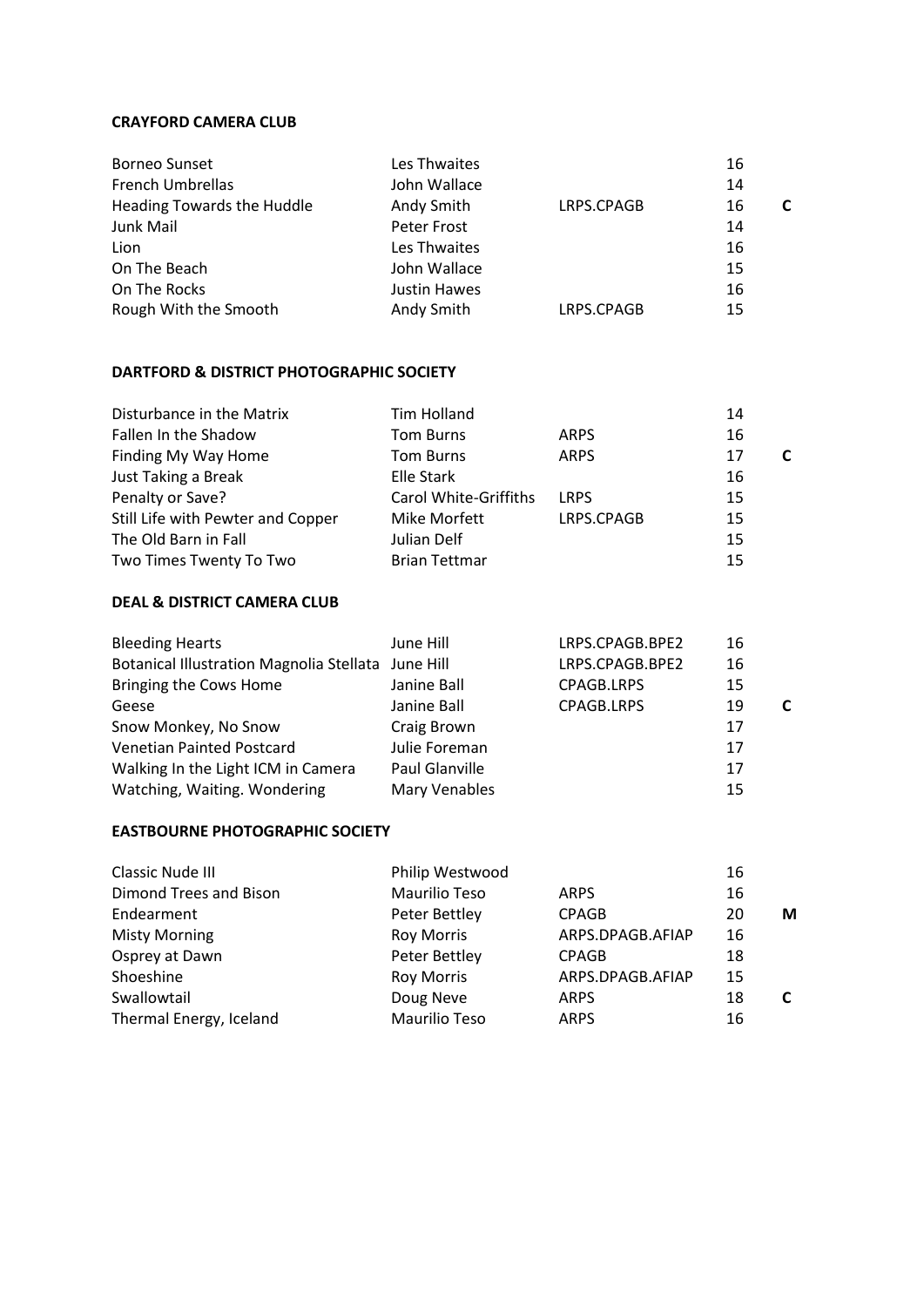#### **FAVERSHAM & DISTRICT CAMERA CLUB**

| <b>Banded Agrion Damselfly (Male)</b> | Peter Bolt        | C<br>17 |
|---------------------------------------|-------------------|---------|
| Canyon Hiking                         | Robin Warren      | 13      |
| <b>Checking Directions</b>            | Mark Evans        | 16      |
| Eye To Eye                            | lan Montague      | 13      |
| It's In Their Bag                     | <b>Bill Lateu</b> | 14      |
| <b>Just Hanging Around</b>            | Ian Montague      | 15      |
| The 40s Pose                          | lan Smith         | 14      |
| Yosemite                              | Robin Warren      | 15      |

#### **GATEWAY CAMERA CLUB**

| At Prayer                   | Tony Scarfe              |              | 15 |   |
|-----------------------------|--------------------------|--------------|----|---|
| <b>Focused Ahead</b>        | Philip Hadley            | <b>CPAGB</b> | 20 | М |
| Joss Bay                    | Steve Finch              |              | 14 |   |
| Monarch of the Glen         | <b>Peter Greenstreet</b> |              | 15 |   |
| Over The Top                | <b>Matthew Pigg</b>      |              | 16 |   |
| <b>Red Squirrel Feeding</b> | Peter Greenstreet        |              | 16 |   |
| Southern Hawker On Rush     | Gary Stamp               | <b>CPAGB</b> | 20 | М |
| Tranguillity by the Sea     | Philip Hadley            | <b>CPAGB</b> | 17 |   |

#### **GRAVESEND CAMERA CLUB**

| Church Alley               | <b>Martin MacGibbon</b>  |              | 14 |  |
|----------------------------|--------------------------|--------------|----|--|
| <b>Dalmation Pelican</b>   | Paul Davies              |              | 15 |  |
| Forgotten                  | <b>Shannon Rossiter</b>  |              | 13 |  |
| Pocket Watch               | Robert Blackmore         |              | 17 |  |
| <b>Reculver Towers</b>     | <b>Christine Rothery</b> |              | 16 |  |
| Small House, Big Sky       | Paul Davies              |              | 15 |  |
| <b>Strictly Paso Doble</b> | Mick Batchelor           | <b>CPAGB</b> | 14 |  |
| <b>Wasted Time</b>         | Shannon Rossiter         |              | 13 |  |

#### **HAILSHAM PHOTOGRAPHIC SOCIETY**

| Albuferia                | Pat Broad              | ARPS.EFIAP         | 17      |
|--------------------------|------------------------|--------------------|---------|
| Autumn- Powdermill Wood  | Liz Scott              | ARPS.AFIAP         | 19<br>C |
| <b>Frosted Decay</b>     | Gay Biddlecombe        | LRPS.DPAGB         | 18      |
| Geothermal Pipes Iceland | Hugh Milsom            | FRPS.MFIAP.EFIAP/p | 16      |
| Marking the Way          | Janice Payne           | <b>ARPS</b>        | 16      |
| Night Train              | <b>Michael Sales</b>   |                    | 16      |
| Selfridges Birmingham    | David Mills            | <b>ARPS</b>        | 16      |
| Snow Storm               | <b>Edward Sturgeon</b> | <b>LRPS</b>        | 17      |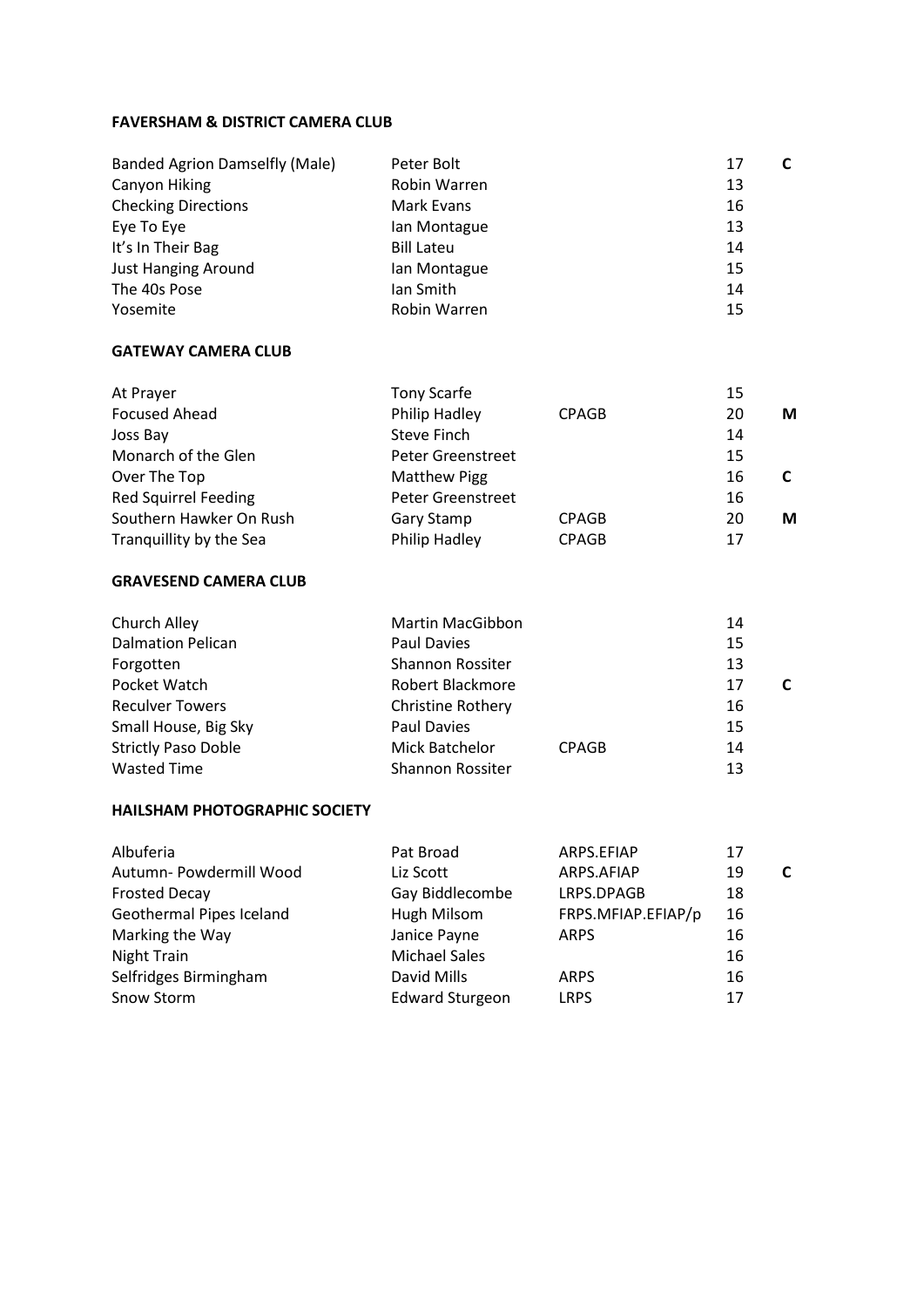#### **HASTING & ORE PHOTOGRAPHIC CLUB**

| Autumn Leaves        | Les Kinch             | 14 |   |
|----------------------|-----------------------|----|---|
| Explosion            | <b>Felicity Hills</b> | 14 |   |
| Lisa Mills           | Roy Cano              | 17 | C |
| Lllyn Padarn         | Paul Praeger          | 16 |   |
| Patterns on the Pier | Paul Praeger          | 16 |   |
| Snowberry            | Joy Baldock           | 14 |   |
| Sunset Proposal      | <b>Glen Moss</b>      | 15 |   |
| Wild Fox Cubs        | Shane Standbridge     | 15 |   |

#### **HERNE BAY PHOTOGRAPHIC CLUB**

| <b>Autumn Bounty</b>               | John Austin          |            | 17 |   |
|------------------------------------|----------------------|------------|----|---|
| Bottle and Honeysuckle C           | Eileen Wilkinson     | LRPS.CPAGB | 17 | C |
| Canterbury Chancel                 | <b>Steve Roberts</b> |            | 17 |   |
| Chocolate Vine                     | Eileen Wilkinson     | LRPS.CPAGB | 16 |   |
| In Conversation                    | Joan Austin          | PSA2.BPE1  | 15 |   |
| Margate Sunset                     | Derrick Smith        |            | 15 |   |
| White Rabbit                       | Clare Edmonds        |            | 15 |   |
| Winter Afternoon in the Derbyshire |                      |            |    |   |
| Dales                              | <b>Steve Roberts</b> |            | 16 |   |
|                                    |                      |            |    |   |

#### **INVICTA PHOTOGRAPHIC CLUB**

| Fran Walding          | ARPS.CPAGB.BPE2   | 20 | M |
|-----------------------|-------------------|----|---|
| Jennifer Crook        | LRPS.CPAGB.BPE3   | 17 | C |
| <b>Tony Bentley</b>   | ARPS.CPAGB        | 16 |   |
| <b>Richard Walton</b> | FRPS.EFIAP.MPAGB  | 15 |   |
| Fran Walding          | ARPS.CPAGB.BPE2   | 17 |   |
| <b>Tracy Hughes</b>   | <b>CPAGB.LRPS</b> | 17 |   |
| Ray Garlick           | LRPS.CPAGB        | 15 |   |
| <b>Richard Walton</b> | FRPS.EFIAP.MPAGB  | 16 |   |
|                       |                   |    |   |

#### **ISLE OF THANET PHOTOGRAPHIC SOCIETY**

| <b>Blue Boat Reflection</b> | <b>Terry Scales</b> |                  | 13 |   |
|-----------------------------|---------------------|------------------|----|---|
| <b>Electric Avenue</b>      | <b>Terry Scales</b> |                  | 16 |   |
| Form A Queue                | Andy Sharpe         | <b>LRPS</b>      | 13 |   |
| Lost                        | Andy Sharpe         | <b>LRPS</b>      | 14 |   |
| Magpie Mine                 | Paul Norris         |                  | 15 |   |
| <b>Storm Approaching</b>    | Cherry Larcombe     | EFIAP.ARPS.DPAGB | 16 |   |
| <b>Trees and Seats</b>      | Cherry Larcombe     | EFIAP.ARPS.DPAGB | 19 | C |
| Waiting                     | June Sharp          | <b>LRPS</b>      | 17 |   |
|                             |                     |                  |    |   |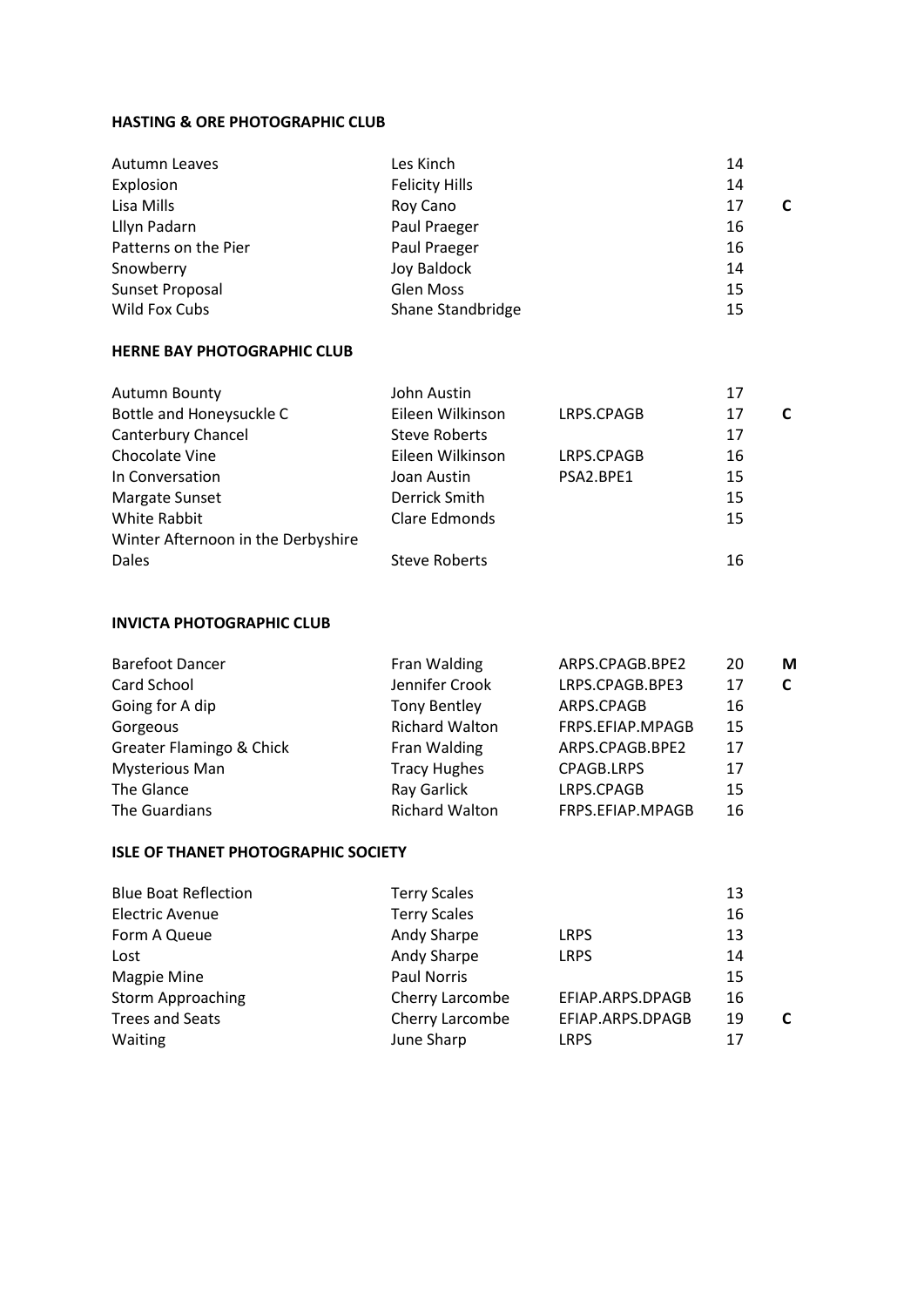#### **MAIDSTONE CAMERA CLUB**

| Early Start for Indian Postman      | Roger Parker         |                 | 15 |   |
|-------------------------------------|----------------------|-----------------|----|---|
| Fairy's Bath Time                   | <b>Tess Salmon</b>   | LRPS.CPAGB.BPE1 | 14 |   |
| French Bulldog                      | <b>Steve Foreman</b> |                 | 17 |   |
| Honestly, I Was Just Paddling       | <b>Roger Marks</b>   |                 | 18 | C |
| Olivia                              | <b>Tess Salmon</b>   | LRPS.CPAGB.BPE1 | 15 |   |
| St. Mary the Virgin Church Entrance |                      |                 |    |   |
| Lobby through to Nave               | Derek Hodge          |                 | 17 |   |
| The Peelers Coming - Run            | Steve Foreman        |                 | 16 |   |
| Winchester Cathedral Nave Altar and |                      |                 |    |   |
| <b>Quire Screen Looking East</b>    | Clive Tanner         | FRPS.MPAGB      | 20 | M |
| <b>MALLING PHOTOGRAPHIC SOCIETY</b> |                      |                 |    |   |
| De La Warr Pavilion Lamp            | Peter Walker         | <b>LRPS</b>     | 15 |   |
| Down In A Spiral                    | Keith Heywood        |                 | 15 |   |
| Figures on A Staircase              | Peter Walker         | <b>LRPS</b>     | 15 |   |
| <b>Glencoe Cottage</b>              | David Furness        |                 | 15 |   |
| Hayden Valley                       | Paul Davison         | LRPS.CPAGB      | 16 | C |
| Lodge Pole Pines in the Mist        | Paul Davison         | LRPS.CPAGB      | 14 |   |
| <b>Real Cool</b>                    | Alan Lomakin         |                 | 14 |   |
| Whitstable Beach Huts               | Karen Jones          |                 | 14 |   |
|                                     |                      |                 |    |   |

#### **ORPINGTON PHOTOGRAPHIC SOCIETY**

|                                                                                                                                           | 16      |
|-------------------------------------------------------------------------------------------------------------------------------------------|---------|
|                                                                                                                                           | 14      |
| <b>LRPS</b>                                                                                                                               | 15      |
| <b>LRPS</b>                                                                                                                               | 15      |
| <b>LRPS</b>                                                                                                                               | 16<br>C |
| <b>LRPS</b>                                                                                                                               | 15      |
|                                                                                                                                           | 14      |
|                                                                                                                                           | 16      |
| Chris Nash<br>Yicheng Lu<br><b>Tracey Elvidge</b><br>Alan Graham<br>Alan Graham<br><b>Tracey Elvidge</b><br>Neil Hobday<br>Alan Parkinson |         |

#### **PARKWOOD CAMERA CLUB**

| Nick Coombs  |             | 16      |
|--------------|-------------|---------|
| Paul Lam     |             | 17      |
| Alan Bourne  |             | 14      |
| Nick Coombs  |             | 19<br>C |
| Dave Belsham |             | 16      |
| Paul Lam     |             | 16      |
| Roger Nolan  | <b>LRPS</b> | 15      |
| Roger Nolan  | <b>LRPS</b> | 18      |
|              |             |         |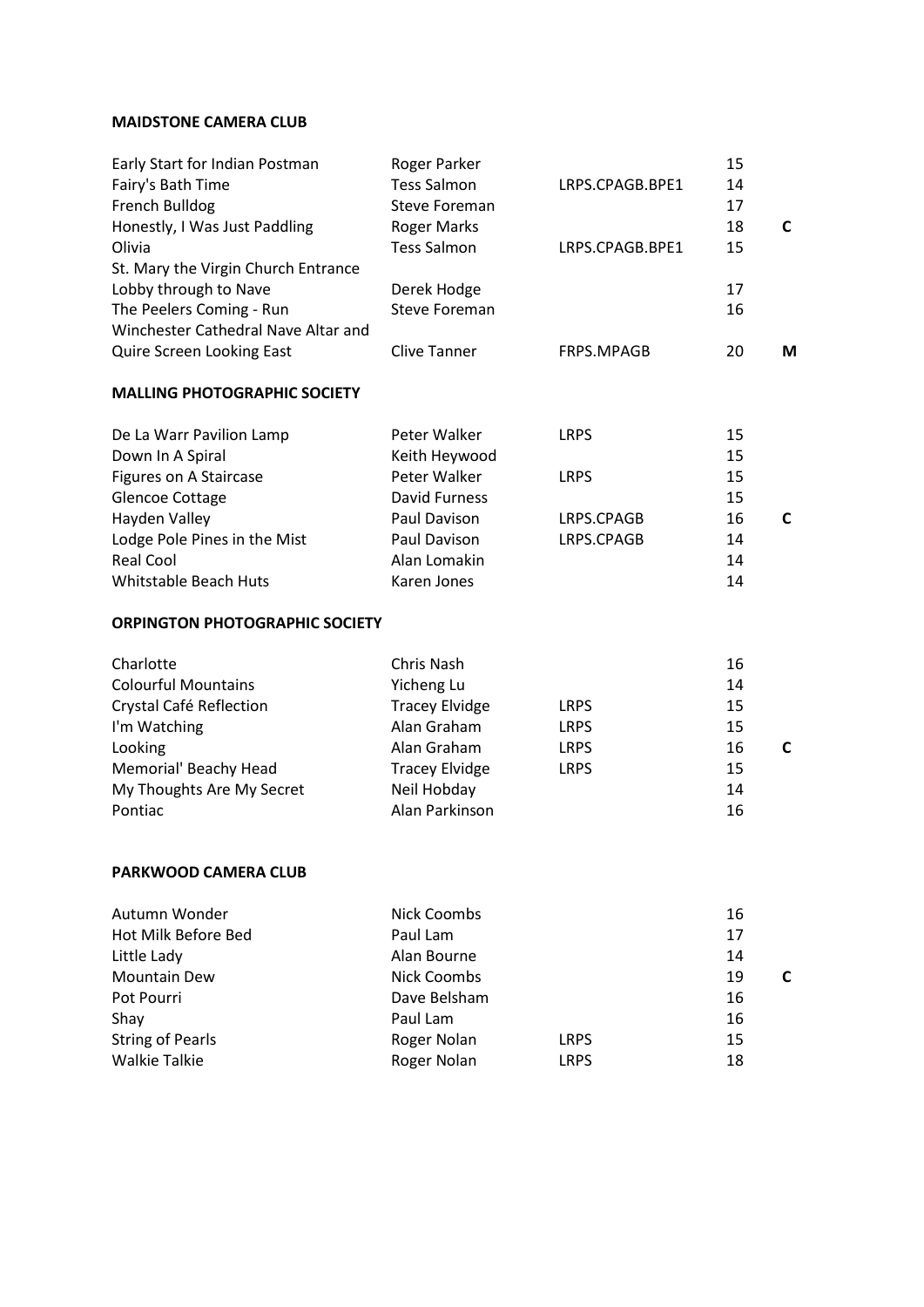#### **REFLEX PHOTOGRAPHIC CLUB**

| <b>Bald Eagle</b>       | <b>Steve Martin</b>    | 14 |
|-------------------------|------------------------|----|
| Birth of Man            | <b>Martin Mitchell</b> | 14 |
| <b>Budding Amerylis</b> | Ignatius Mauceri       | 14 |
| Carnations              | Elisabeth Smith        | 16 |
| Fiona                   | <b>Martin Mitchell</b> | 14 |
| Great Grey Owl          | <b>Steve Martin</b>    | 15 |
| I Wonder                | Elisabeth Smith        | 16 |
| Old Pier Herne Bay      | Ignatius Mauceri       | 14 |

#### **RYE & DISTRICT CAMERA CLUB**

| Common Blue                         | Veryan Pollard       |             | 15 |  |
|-------------------------------------|----------------------|-------------|----|--|
| Feeling Down                        | <b>Robin Roberts</b> |             | 14 |  |
| First Light Of Dawn, Rye Harbour    | Tony Sharp           | <b>LRPS</b> | 16 |  |
| Gondoliers at San Zaccaria          | Geoff Cooke          |             | 16 |  |
| Japanese Anemone                    | Veryan Pollard       |             | 16 |  |
| Magnificent Hummingbird in the Rain | Norman Ferguson      |             | 18 |  |
| Spider Rock, Canyon De Chelly,      | John Lett            |             | 15 |  |
| Zebra Patterns                      | Norman Ferguson      |             | 14 |  |

#### **SEAFORD PHOTOGRAPHIC SOCIETY**

| <b>Cashless Society</b>                             | <b>Steven Wares</b>   |              | 15 |
|-----------------------------------------------------|-----------------------|--------------|----|
| 'Education' Detail from the Memorial to             |                       |              |    |
| Josephus Warton Winchester Cathedral Garry Bisshopp |                       | EFFIAP.ARPS  | 16 |
| In The Barber's Shop                                | Carol Adam            |              | 16 |
| Misty Horizon Peacehaven                            | <b>Steve Gardener</b> |              | 13 |
| Puff                                                | Janice Hewitt         | <b>LRPS</b>  | 15 |
| Showtime                                            | Jack Taylor           | EFIAP.DPAGB  | 16 |
| The Milky Way - Beachy Head                         | Cathryn Mantovani     | LRPS.BPE1    | 17 |
| <b>Turbine Hall Tate Modern</b>                     | <b>Gary Carter</b>    | <b>CPAGB</b> | 17 |

#### **SEVEN SISTERS CAMERA CLUB**

| An Evening on the Water | Paul Carrington     | 16 |   |
|-------------------------|---------------------|----|---|
| <b>Breathing Space</b>  | Mandy Willard       | 17 | C |
| Dark Tide               | John Hopkinson      | 14 |   |
| Elevator Levitator      | Peter Clarke        | 13 |   |
| Hand Rail               | Peter Clarke        | 14 |   |
| Kristina                | Tony Van Den Dyke   | 16 |   |
| Novice Monk             | Lisbet Clancey      | 16 |   |
| Step Back In Time       | Vanessa Parker ARPS | 16 |   |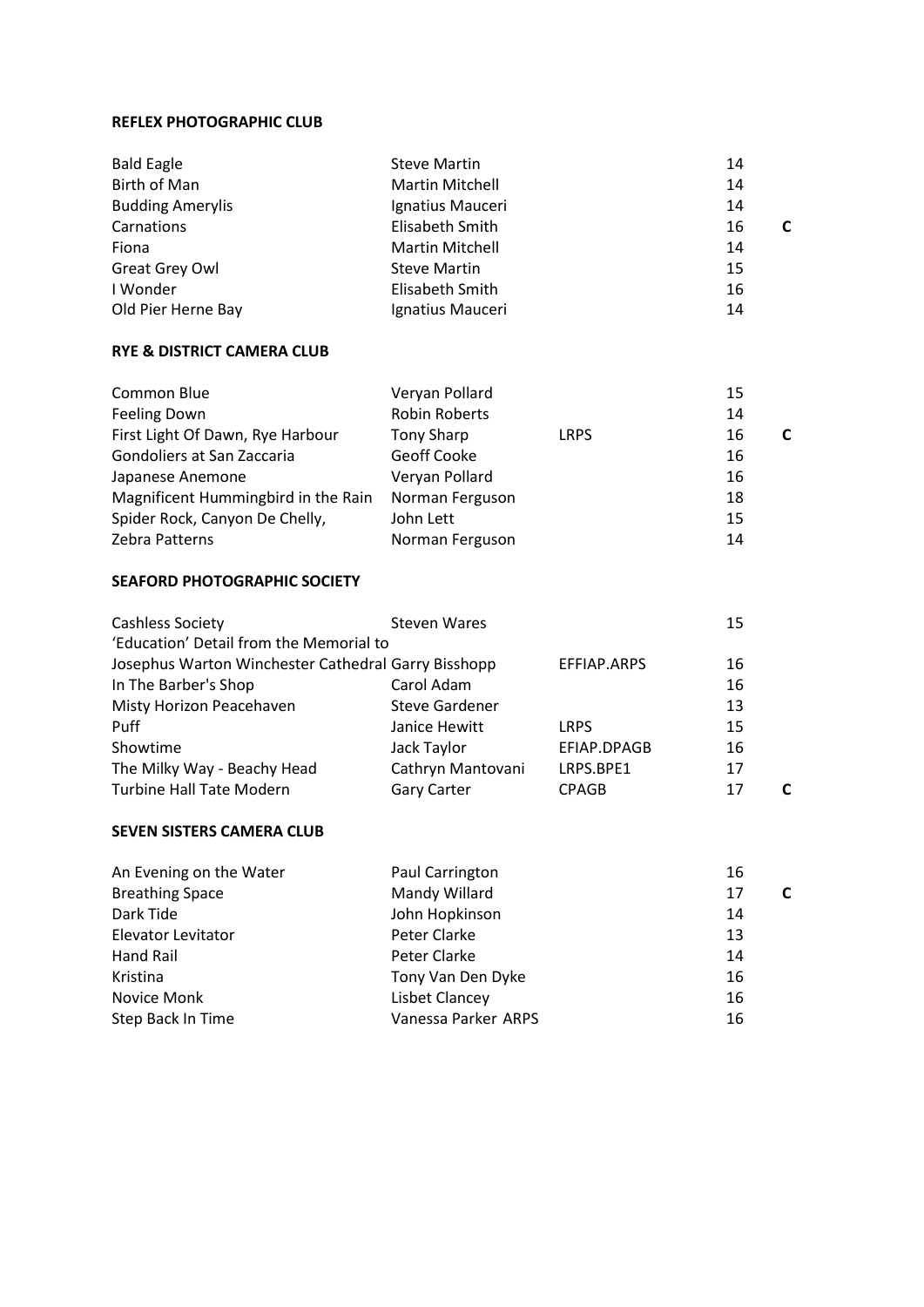#### **SEVENOAKS CAMERA CLUB**

| Family Scene on A Cruise Liner                          | Marie Charrington |                   | 14 |   |
|---------------------------------------------------------|-------------------|-------------------|----|---|
| Morning Mist, Lindisfarne                               | Patricia Jones    | MPAGB.EFIAP.APAGB | 16 |   |
| Short-Billed Dowitcher Feather Fluffing Sheila Sargeant |                   |                   | 18 |   |
| Spellbound                                              | Patricia Jones    | MPAGB.EFIAP.APAGB | 17 |   |
| <b>Tate Britain Staircase</b>                           | Peter Humphrey    | <b>ARPS</b>       | 17 |   |
| Three Indian Graces                                     | Roger Lee         |                   | 15 |   |
| Wye Valley Hoar Frost                                   | Mike Robinson     |                   | 16 |   |
| Yellow Crowned Night Heron                              | Sheila Sargeant   |                   | 20 | М |

#### **SITTINGBOURNE PHOTOGRAPHIC SOCIETY**

| Arthur's Not Happy - I've Lost Excalibur Iain Blacklock |                      | <b>LRPS</b> | 16 |  |
|---------------------------------------------------------|----------------------|-------------|----|--|
| Calm Water at Botany Bay                                | Jenny Monk           |             | 16 |  |
| Double Vision                                           | Maureen Ford         |             | 15 |  |
| <b>Flying Home</b>                                      | Maureen Ford         |             | 16 |  |
| Harebell                                                | <b>Marilyn Bliss</b> |             | 15 |  |
| Little Red Riding Hood                                  | lain Blacklock       | <b>LRPS</b> | 17 |  |
| Sunrise Over Lake Bled                                  | Chris Reynolds       |             | 16 |  |
| Winter Morning at Fairfield Church                      | Jenny Monk           |             | 15 |  |

#### **TONBRIDGE CAMERA CLUB**

| <b>Blizzard at the Kebler Pass</b>     | Carole Lewis  | ARPS.EFIAP/b       | 18 |  |
|----------------------------------------|---------------|--------------------|----|--|
| <b>Castleriggs Stone Circle</b>        | John Butler   | APAGB.DPAGB        | 16 |  |
| Elegance                               | Pam Sherren   | DPAGB.EFIAP/p.BPE4 | 17 |  |
| Flesh Fly, Sarcophaga Carnia, Resting  | Alan Cork     | CPAGB.LRPS         | 18 |  |
| Grumpy Old Man                         | John Lewis    | LRPS.EFIAP         | 14 |  |
| Little Owl in the Mist (Athene Noctua) | David Godfrey |                    | 17 |  |
| Trees and Grasses, Kanab               | John Lewis    | LRPS.EFIAP         | 16 |  |
| White-Tailed Eagles In Aerial Spat     | John Hunt     | ARPS.DPAGB         | 19 |  |

#### **UCKFIELD CAMERA CLUB**

| A Gift                | Judith Stewart        | 15      |
|-----------------------|-----------------------|---------|
| <b>Artistic Peony</b> | Debbie Lias           | 16      |
| Exit                  | Jan Beasley           | 15      |
| Milky Eagle Owl       | <b>Roy Marriot</b>    | 16      |
| <b>Misty Sunrise</b>  | Duncan Innes          | 17      |
| Once Upon a Dream     | <b>Judith Stewart</b> | 19<br>C |
| Spinning Around       | Debbie Lias           | 15      |
| St Michaels Mount     | Alison Buchanan       | 16      |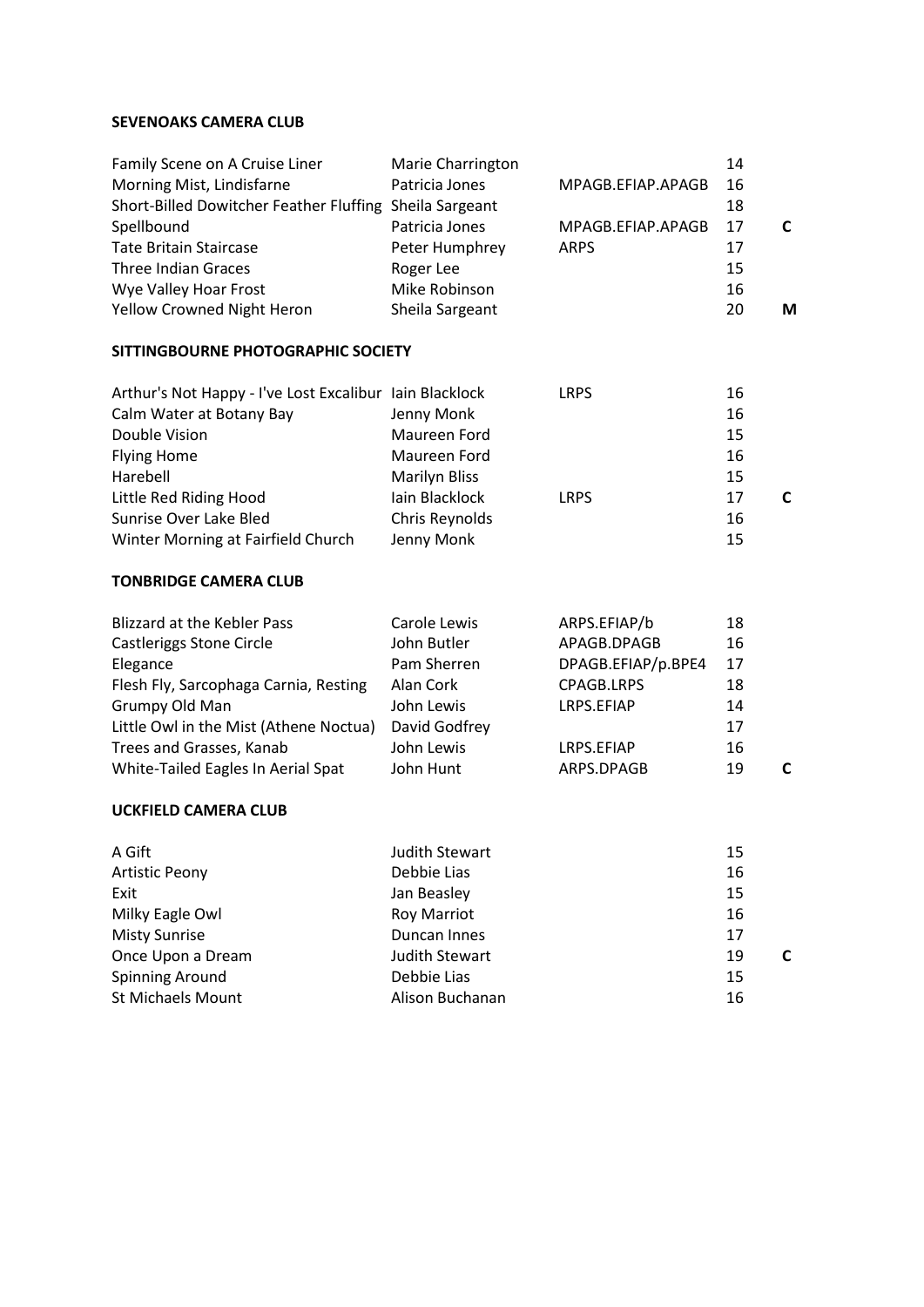#### **WHITSTABLE PHOTOGRAPHIC GROUP**

| Amazonians Tug of Mud Team  | <b>Graham Miles</b> | <b>ARPS</b>      | 15 |
|-----------------------------|---------------------|------------------|----|
| Gannet                      | Mike Gould          |                  | 18 |
| <b>Golden Passion</b>       | <b>Kirsty Ralfs</b> | <b>ARPS</b>      | 14 |
| Le Mont-Saint Michel        | Jeff Neale          |                  | 16 |
| Lion, In Torrential Rain    | Laura Knowles       | ARPS.DPAGB.EFIAP | 19 |
| Man at the Window           | Jeff Neale          |                  | 14 |
| Ready For the Dance         | David Hutchins      |                  | 15 |
| Sailing In the Mist and Sun | <b>Graham Miles</b> | <b>ARPS</b>      | 17 |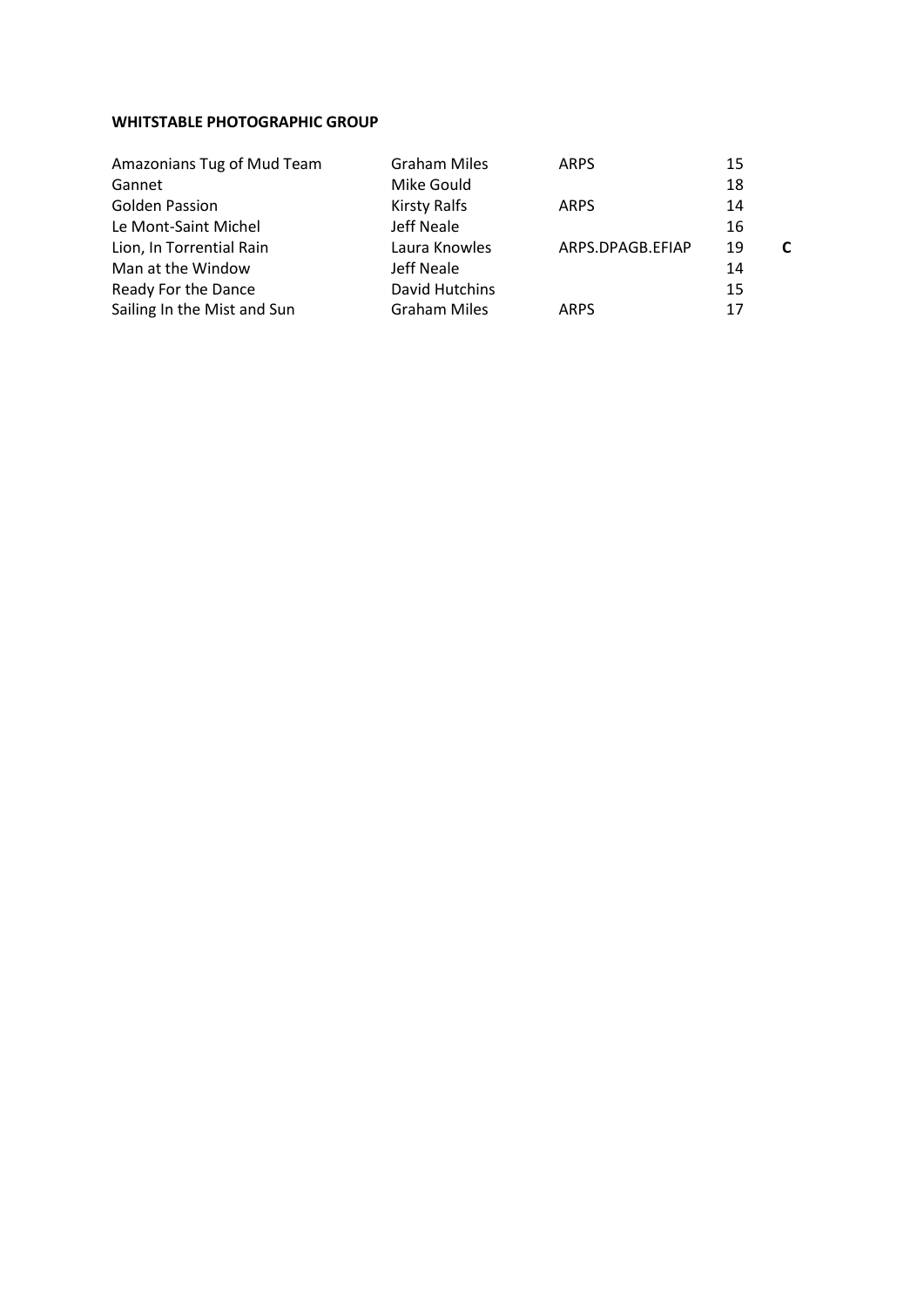#### **PREMIER AWARD AND MICK SMITHSON SHIELD**



She was taken too soon Paul Parkinson LRPS (Aperture Woolwich P.S)



#### **LAKELAND HOLIDAYS LANDSCAPE TROPHY**

Low Tide at Kingsgate Stewart McKeown (Canterbury P.S)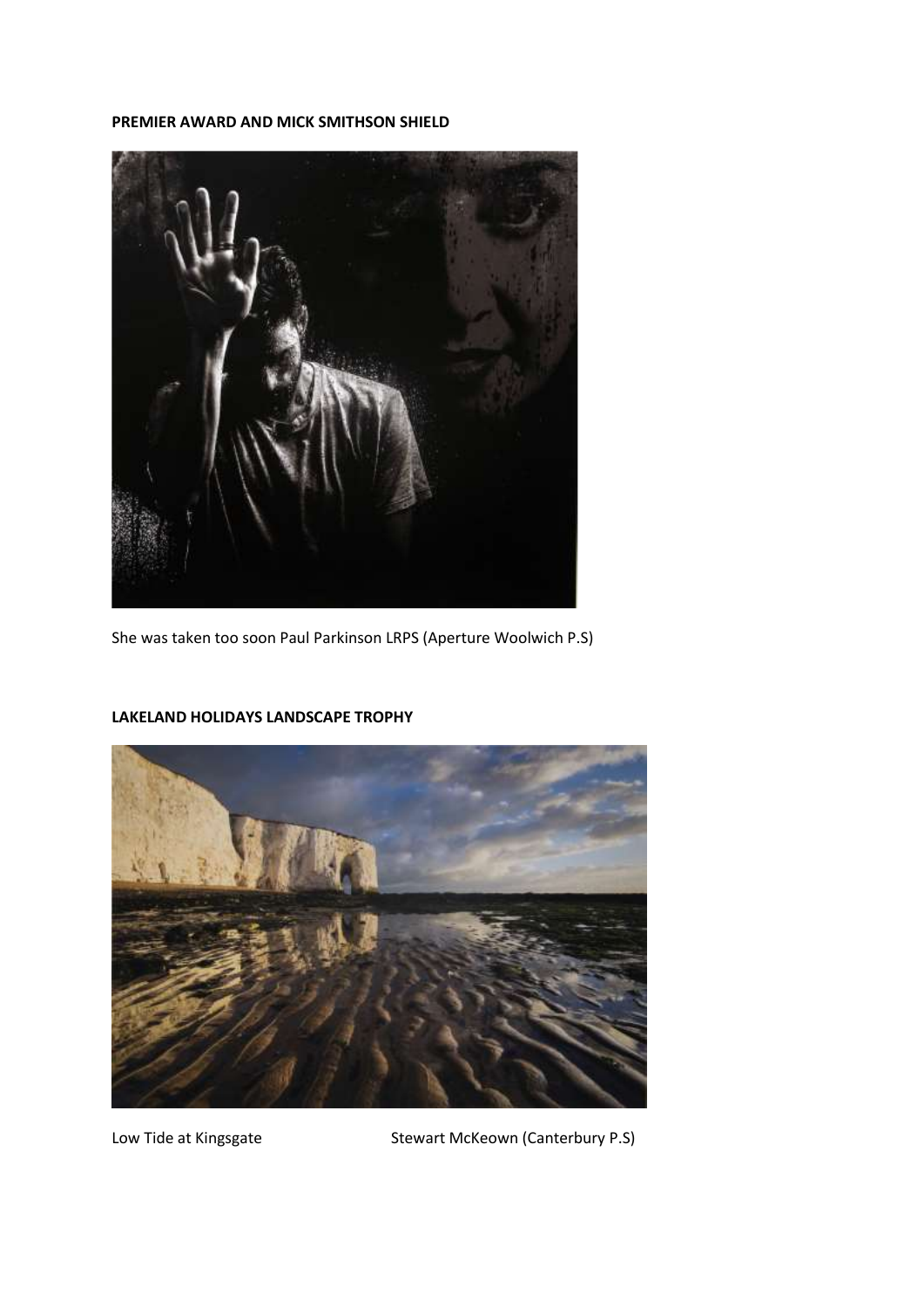#### **Previous Ross Cup Winners**

1951 Royal Tunbridge Wells PS 1984 Tonbridge CC 1952 Faversham& District CC 1985 Medway CC 1953 Royal Tunbridge Wells PS 1986 Tonbridge CC 1954 Sevenoaks CC 1987 Ashford CC 1956 Bromley CC 1989 Bromley CC 1957 Bromley CC 1990 Orpington PS 1958 Bromley CC 1991 Bexleyheath PS 1959 Sevenoaks CC 1992 Orpington PS 1960 Bromley CC 1993 Tonbridge CC 1961 Sevenoaks CC 1994 Tonbridge CC 1962 Bromley CC 1995 Tonbridge CC 1963 Sidcup & Eltham PS 1996 Orpington PS 1964 Bromley CC 1997 Tonbridge CC 1965 Bexleyheath PS 1998 Bromley CC 1966 Bexleyheath PS 1999 Sittingbourne PS 1967 Bromley CC 2000 Mirage 1968 Bromley CC 2001 Maidstone CC 1969 Tonbridge CC 2002 Tonbridge CC 1971 Tonbridge CC 2004 Tonbridge CC 1972 Orpington PS 2005 Maidstone CC 1973 Tonbridge CC 2006 Tonbridge CC 1974 Tonbridge CC 2007 AG Mono 1976 Dartford PS 2009 Ashford CC 1977 Tonbridge CC 2010 Gateway CC 1978 Tonbridge CC 2011 Tonbridge CC 1979 Tonbridge CC 2012 Eastbourne PS 1980 Ashford CC 2013 Eastbourne PS 1981 Dartford PS 2014 Aperture Woolwich PS 1982 Dartford PS 2015 Tonbridge CC

1955 Medway CC 1988 Folkestone CC & Orpington CC 1970 Tonbridge CC 2003 Ashford Quest PS & Sittingbourne PS 1975 Orpington PS 2008 AG Mono & Tonbridge CC 1983 Tonbridge CC 2016 Eastbourne PS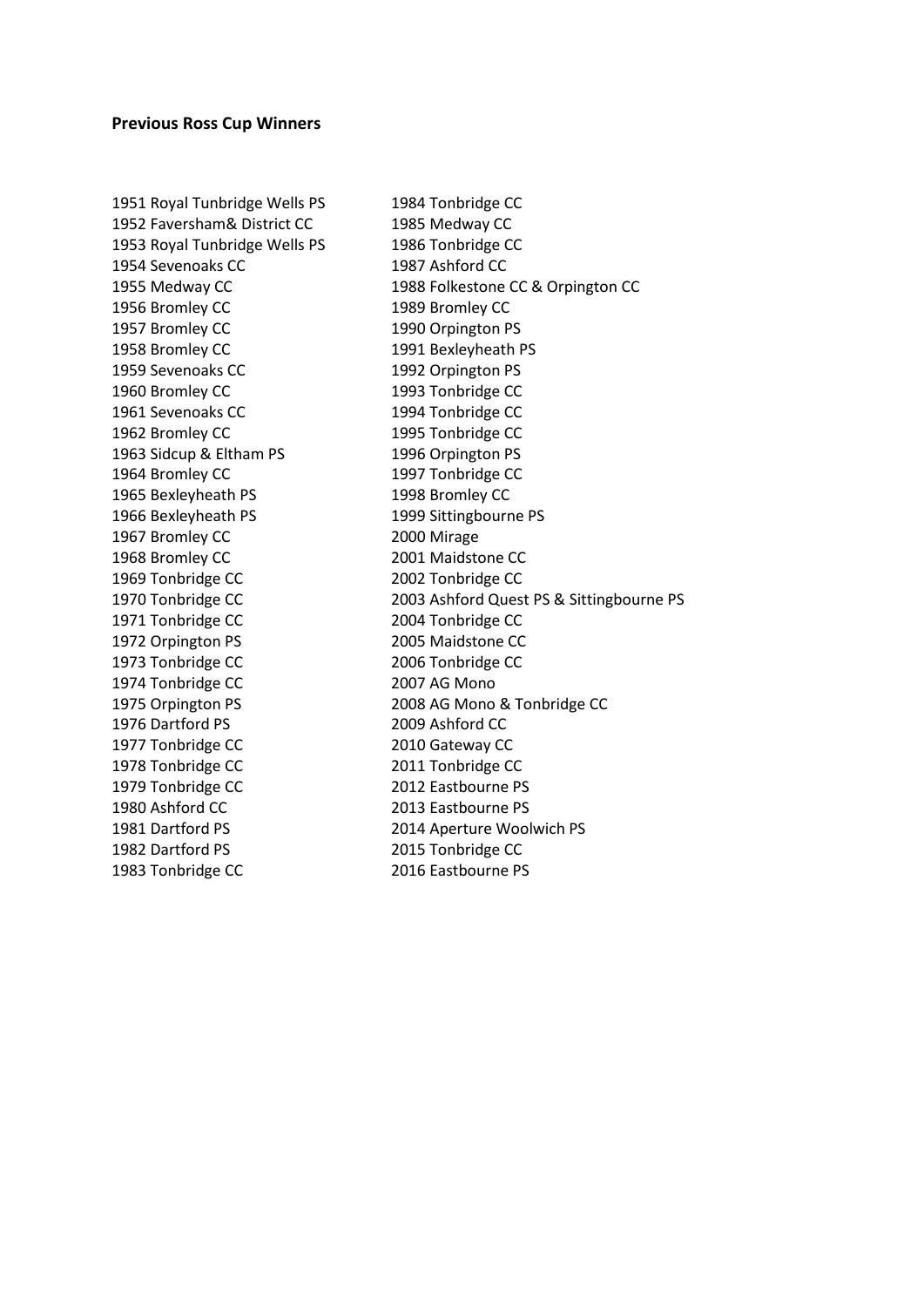#### **Statistics**

| <b>Marks achieved</b> | NO' of images | Percentage |
|-----------------------|---------------|------------|
| 20                    | 12            | 4.55       |
| 19                    | 9             | 3.4        |
| 18                    | 12            | 4.55       |
| 17                    | 38            | 14.4       |
| 16                    | 80            | 30.3       |
| 15                    | 59            | 22.35      |
| 14                    | 42            | 15.9       |
| 13                    | 12            | 4.55       |

**100%**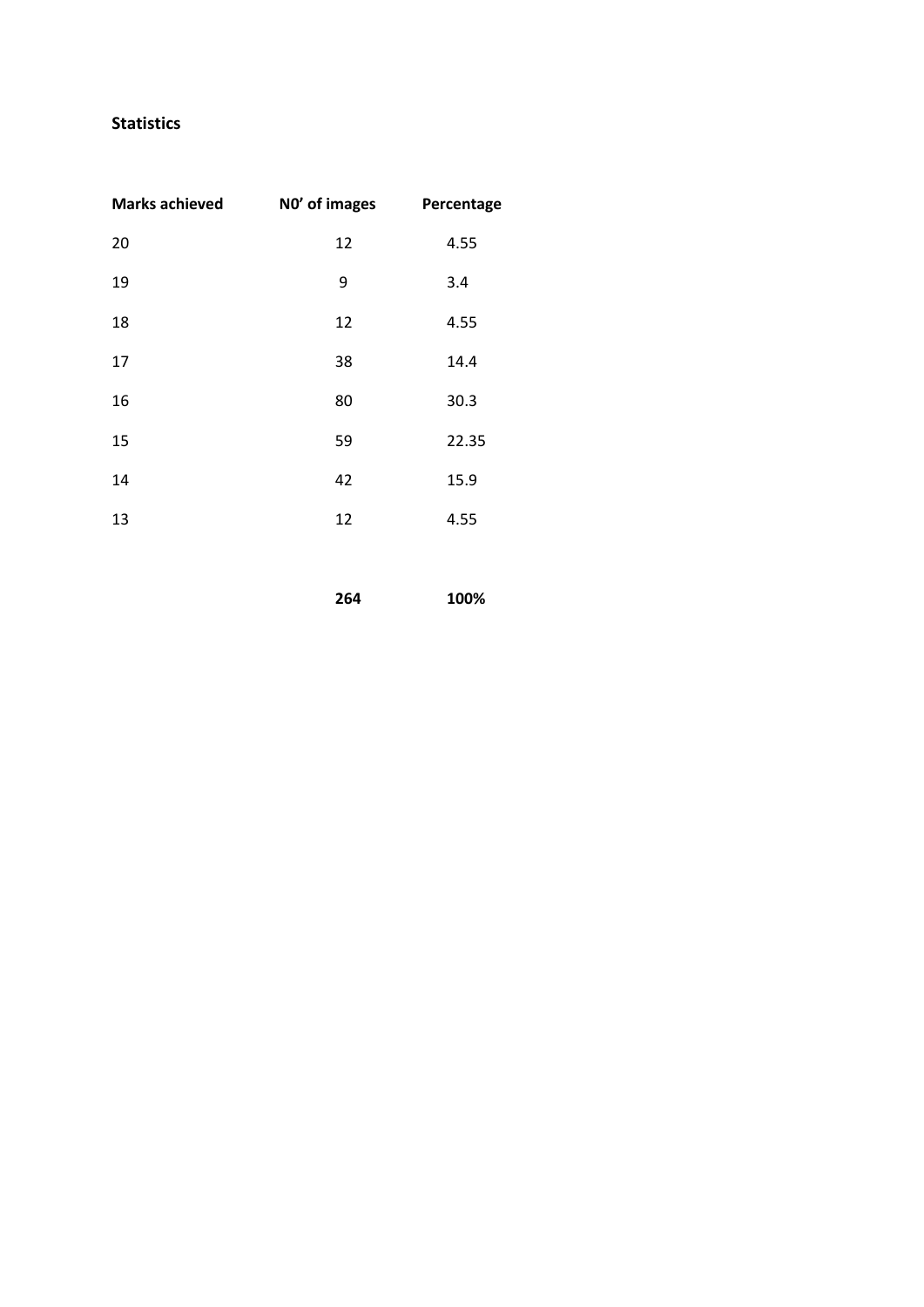

## Seaford Photographic Society will be hosting the **KCPA Audio Visual Competition 2018**

The event will take place on Saturday 3rd November 2018 at The Martello Room, Seaford Constitutional Club, Crouch Lane, **Seaford, East Sussex, BN25 1PU** 

This Competition is an annual event and is organised by an Associate club on behalf of the KCPA, with awards for the following:

Best Audio Visual Trophy (Awarded to the winner of the competition). 2nd & 3rd placed entrant will each get a certificate. **Best Photography. Best Sound. Best Transitions.** Bob Brisley award for Best Sequence from A First Time Entrant. The Most Humorous Sequence trophy. The Most Creative sequence trophy. Merit award certificates. Audience vote certificate (to be decided at the event).

Opening date: 30th July 2018 Closing date: 24th September 2018

Further information will be posted via www.kcpa.co.uk nearer the time